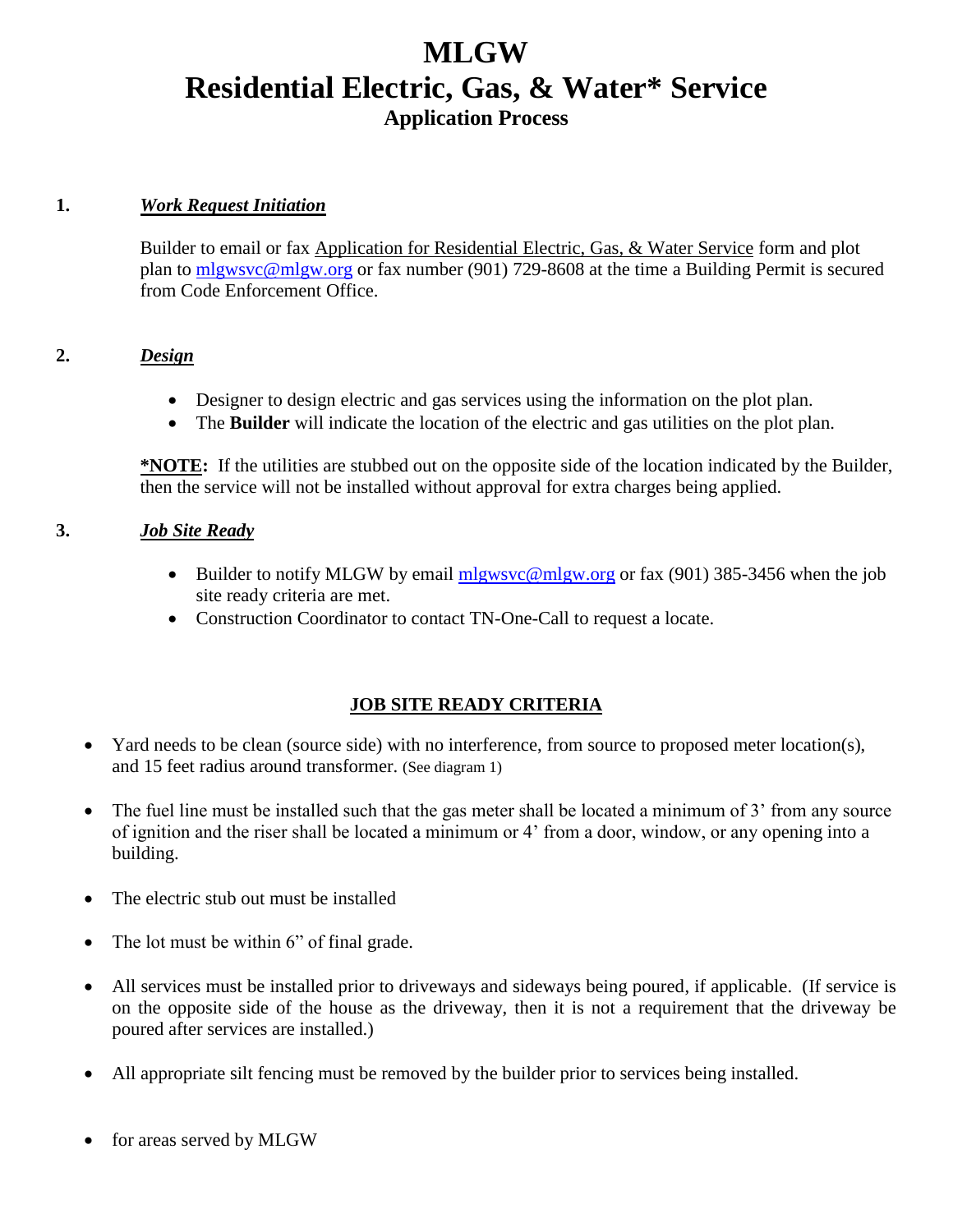#### EXAMPLE OF SITE PLAN TO BE INCLUDED WITH APPLICATION:



#### **CONTACT INFORMATION**

Service Expediter Phone: (901) 729-8630, option 2

Construction Coordinator: Terri Jackson Phone: (901) 385-3444

Fax: (901) 729-8608 (for plot plans & applications) Fax: (901) 385-3456 (for "READY FOR SERVICE") Email: [mlgwsvc@mlgw.org](mailto:Rjohnson@mlgw.org)

#### **JOB STATUS TRACKING**

Real time Job Status is available via the internet (24 hours a day, 7 days a week) at [https://wrstatus.mlgw.org/.](https://wrstatus.mlgw.org/)

Created 12/04/06 Revised 5/12/09 Revised 3/21/11 Revised 3/17/2014 Revised 8/29/2017